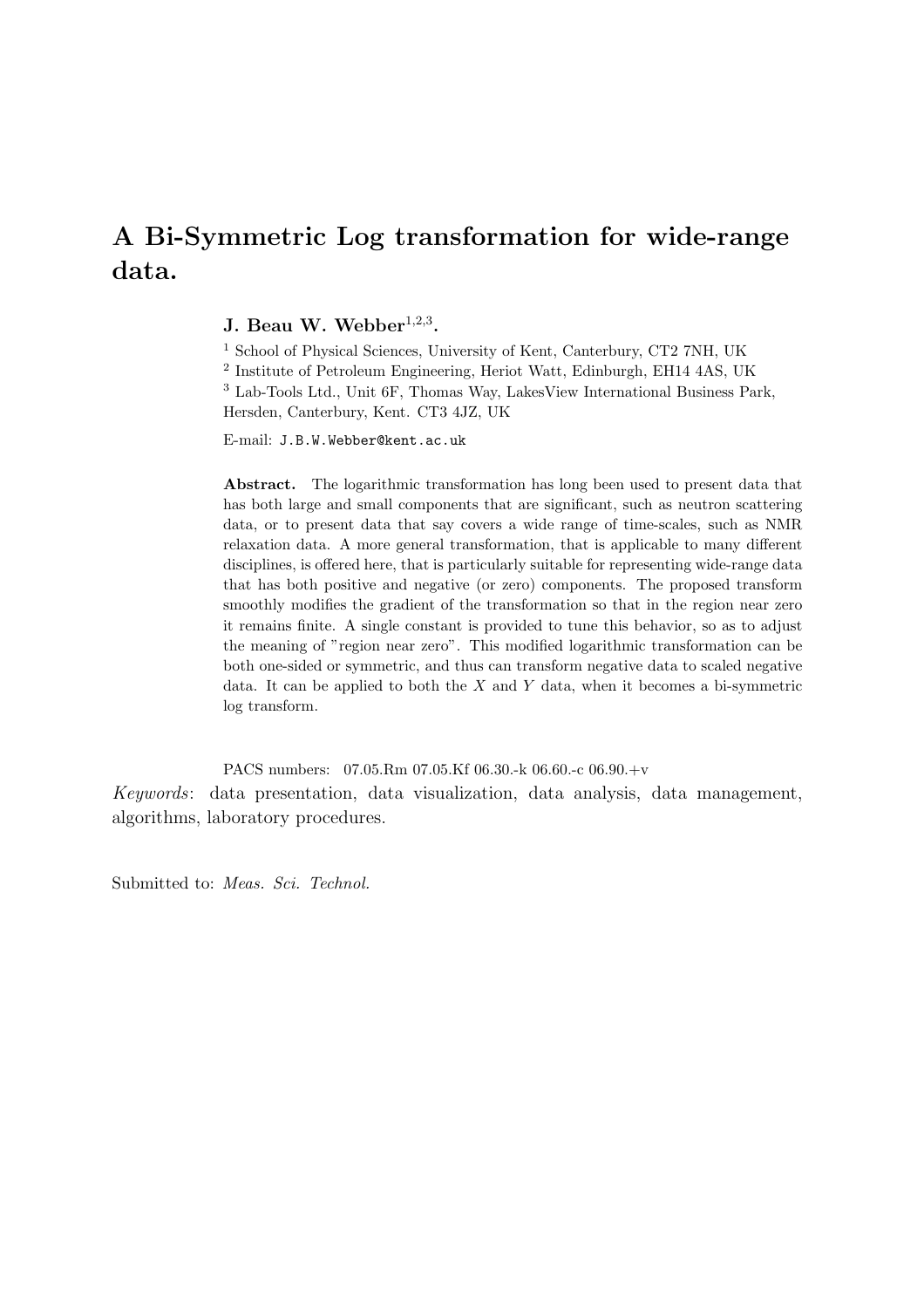#### 1. The Bi-Symmetric Log transformation

The logarithmic transformation has long been used to present data that has both large and small components that are significant, such as neutron scattering data, or to present data that say covers a wide range of time-scales, such as NMR relaxation data.

There have been alternative representations proposed; there is a reference on the web to "symlog" in the Python matplotlib (*Python matplotlib* 2010) (from the examples, this appears to switch abruptly between linear and logarithmic representations), and there is also a reference on the Agilent web-site to the GeneSpring Manual, listing "Symmetric Log" as a plotting option (GeneSpring Manual 2007) (this does not appear to accept an adjustable constant).

A more general transformation, that is applicable to many different disciplines, is offered here, that is particularly suitable for representing wide-range data that has both positive and negative (or zero) components.

The difficulty with the conventional logarithmic transformation when used as a display transformation is that near zero the transfer function tends to infinity; thus it can over-emphasize this near-zero data. Indeed it can not represent any negative or zero component in the data. One device to enable it's use is to add a constant to the data, so it never goes negative; however this now presents data that is smoothly oscillating around zero as asymmetric.

The proposed transform smoothly modifies the gradient of the transformation so that in the region near zero it remains finite, see figure 1. A single constant  $C$  is provided to tune this behavior, so as to adjust the meaning of "region near zero". The default value of this constant is  $1/\ln(10)$ ; this gives a unity transfer function at zero (as per a straight line through the origin), but other values can be applied as wished, to focus into the region near zero or not.

This modified logarithmic transformation can be both one-sided or symmetric, and thus can transform negative data to scaled negative data. It can be applied to both the X and Y data, when it becomes a bi-symmetric log transform.

The slope (or transfer function)  $k(x)$  is given by

$$
\frac{d\ln(x)}{dx} = 1/x,\tag{1}
$$

which tends to positive infinity at zero.

A simple, smoothly acting, inverse limiting function is then applied to this transfer function  $k(x)$ , such that  $k(x)$  has a value of unity at  $x = 0$ :

$$
k(x) = (1 + (x/C))^{-1}
$$
 (2)

The constant C adjusts the slope of the transfer function near the origin. Default value  $1/\ln(10)$  then gives a unity slope transfer function near the origin :

$$
k(x) = (1 + x \ln(10))^{-1}
$$
\n(3)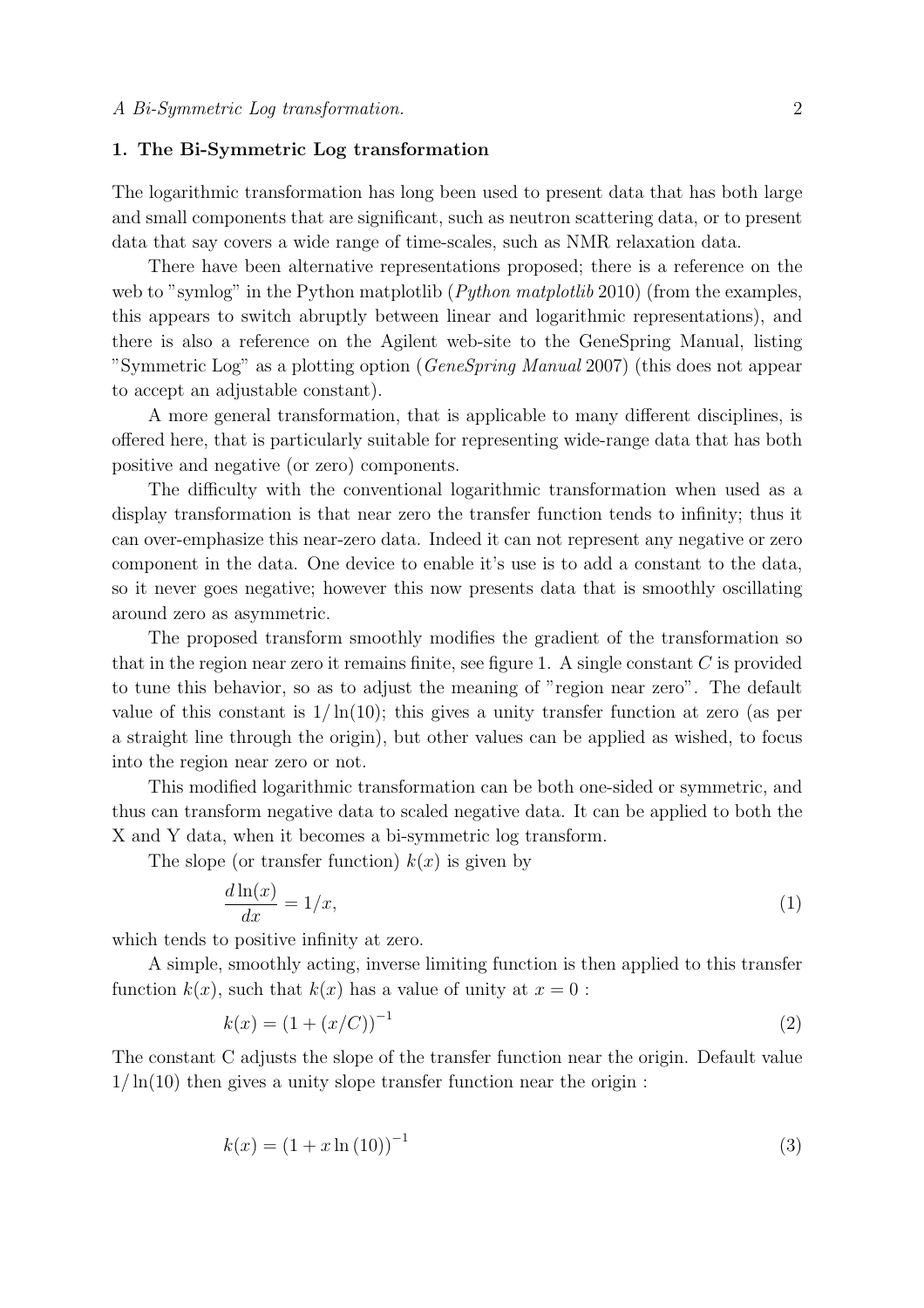

Bi–Symmetric Transfer Function

Figure 1. Demonstration of the process of converting a standard logarithm function to a Bi-Symmetric Transfer Function.

- a) A unity  $y=x$  transfer function through the origin.
- b)  $\Box$  A standard  $y = \ln(x)$  function.
- c) o The slope of the previous curve:  $y = k(x) = (ln(x)) = 1/x$ .
- d) A unity amplitude limiting value through  $y = 1$ .
- e) x An inverse limited curve  $k(x)$  such that
- f) x  $y = k(x) = (1 + x \ln(10))^{-1}$
- g) + The Bi-Symmetric Transfer Function,

being the integral of the previous  $k(x)$  curve, with unity slope at the origin.

This then gives the transformation :

$$
y = sgn(x) \cdot log_{10}(1 + |(x/C)|) \tag{4}
$$

where  $sgn(x)$  is the standard mathematical Sign (or Signum) function.

The inverse, power transformation, is given by :

$$
x = sgn(y).C.(-1+10^{|y|})
$$
\n(5)

These transformations are very easy to implement, particularly in array based computer languages. Supplementary material is provided expressing these transformations in the array manipulation language Apl, both as a PDF document and as an .atf programming file that can be imported into most variants of Apl.

What is less easy, with many special cases to handle, is the creation of a suitably scaled graph window. Neither Maple nor Matlab (MATLAB, Array language, version 7.12 2012) appear to offer such a plot representation as a default option.

Thus it is intended to make a GUI available on the web, written in the Apl (Iverson 1962) interpreter AplX (Nabavi 2001-2011), capable of producing publication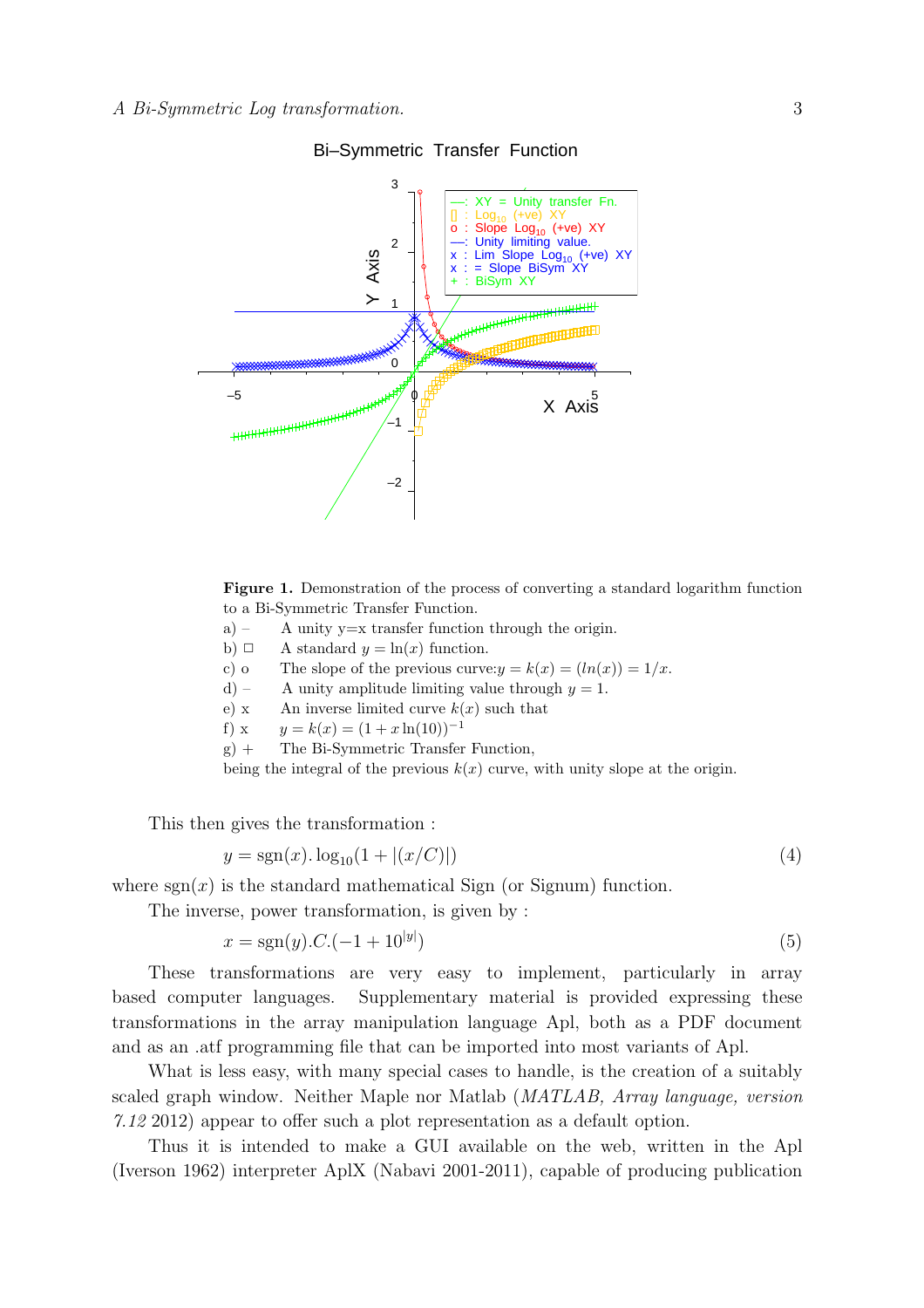quality graphs in a number of formats including postscript, pdf, jpg and png, for the user to graph their data in bi-symmetric log form.

Example Bi-symmetric-log plots are shown in figures 2 and 3.

Figure 2 shows NMR cryoporometry traces (Mitchell et al. 2008), for water/ice in a porous silica. This representation enables the NMR free induction decay (FID) of the ice around the porous silica, with a short spin-spin  $T_2$  relaxation time of 10  $\mu$ s, to clearly be viewed on the same graph as the 4 ms  $T_2$  Carr-Purcell-Meiboom-Gill echo train for the water in the pores. The sum of the equilibrium water and ice signals on warming, extrapolated to zero time, equals the amplitude of the super-cooled water signal on cooling.



Figure 2. NMR cryoporometry signal traces for ice and water in mesoporous SBA-15 silica. Top curve: supercooled water at -5◦C. Lower curve: instrumental recovery - the signal from the NMR receiver, following the powerful 90<sup>°</sup> NMR transmitter pulse, with no sample. Middle curve: signal from water/ice following freezing and re-warming to -5 $\degree$ C: initial 10  $\mu$ s  $T_2$  free induction decay from bulk ice around silica grains, followed by a 4 ms  $T_2$  decay defined by peaks of echoes, from the melted water in the pores.

Figure 3 shows very wide range neutron scattering data, measured on the recently implemented neutron spectrometer NIMROD - the Near and InterMediate Range Order Diffractometer (Bowron et al. 2010) at ISIS. This figure compares the scattering from a mesoporous SBA-15 templated silica, showing intense scattering from the ordered pores in the scattering vector  $q \approx 0.1\AA^{-1}$  region, together with the scattering from a clear fused silica slab, which shows more order in the  $q \approx 1\AA^{-1}$  to  $20\AA^{-1}$  region (Webber & Bowron in preparation). The two distinct regions have very different intensities, in very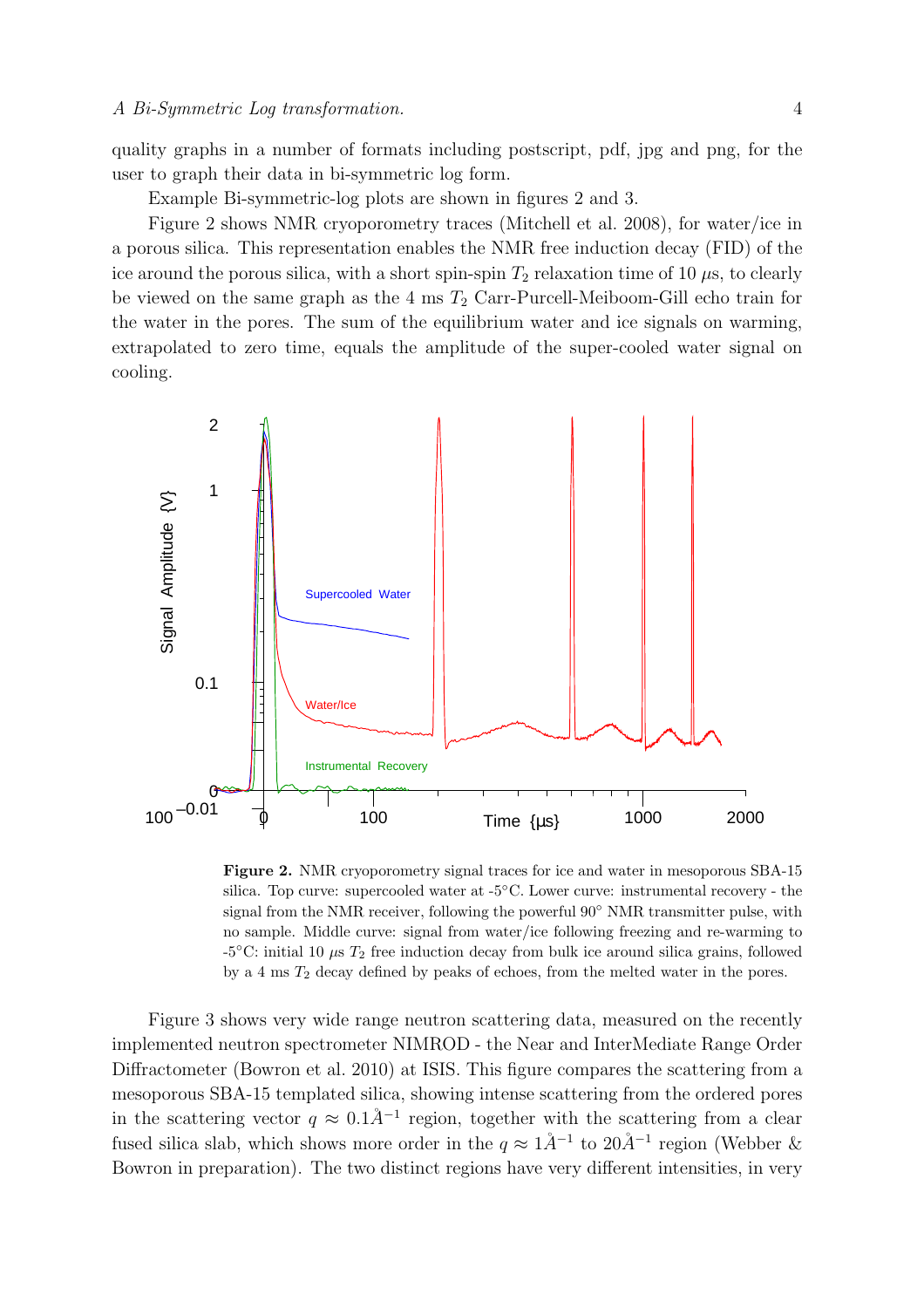different Q ranges, yet can be clearly compared on the same graph.

### 2. Conclusion

This proposed graphical transformation in many cases provides a useful combination of the virtues of a linear plot and a logarithmic plot. For examples of the figure data in other representations, in figure 3: Standard log-log graph: the data at and below the x-axis cannot be displayed, but rest of the graph is fairly similar. Standard lin-lin graph: The very high dynamic range means that the graph traces just fall invisibly on the  $Y$ -axis and the  $X$ -axis.

The reliability of the data at small values of  $x$  and  $y$  depends on each case, and does require suitable values for the constant  $C$ . In figure 2 the "instrumental recovery" curve serves as guide that the other curves contain useful data for both small  $x$  and  $y$ . In figure 3, the low noise on the curves serves a similar function in  $y$ .



Figure 3. Differential Scattering Cross Section curves for a solid silica slab and a mesoporous SBA-15 silica.

#### References

Bowron D T, Soper A K, Jones K, Ansell S, Birch S, Norris J, Perrott L, Riedel D, Rhodes N J, Wakefield S R, A. Botti M A R, Grazzi F & Zoppi M 2010 Rev. Sci. Instrum. 81, 033905. GeneSpring Manual 2007.

URL: http://www.chem.agilent.com/cag/bsp/products/gsgx/manuals/genespring-manual.pdf Iverson K 1962 A Programming Language Wiley New York.